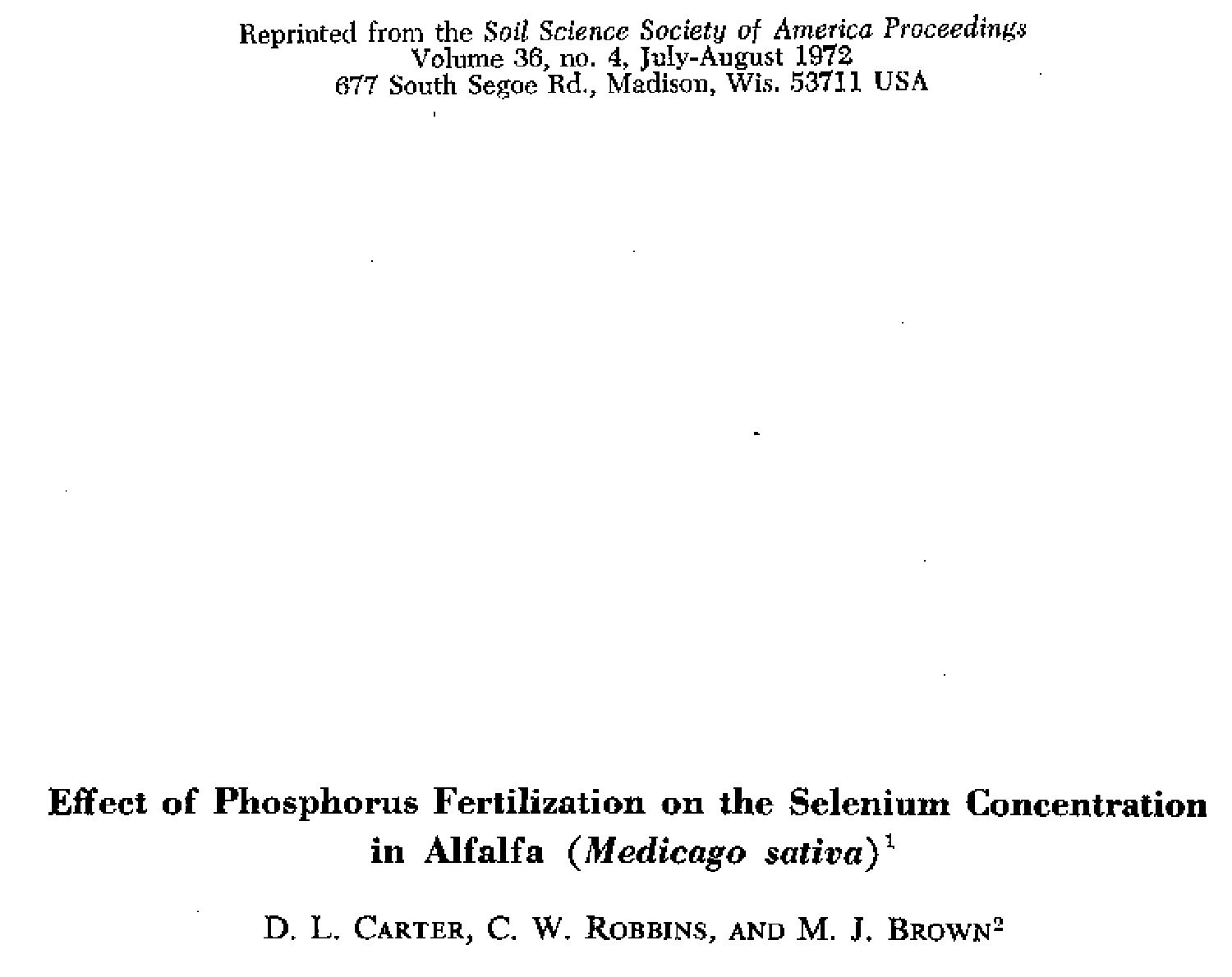## **Effect of Phosphorus Fertilization on the Selenium Concentration in Alfalfa** *(Medicago sativa)*

D. L. CARTER, C. W. ROBBINS, AND M. J. BROWN<sup>2</sup>

### ABSTRACT

A study was conducted to determine the effect **of P** fertilization on the Se concentration in alfalfa. Adding P to the **soil in**creased the Se concentration in alfalfa grown in the greenhouse on six of **14 soils from the** northwestern United States. **The Se** concentration increase in alfalfa resulting from P addition was noted on **some alkaline and some** acid soils. Phosphorus addition increased the availability to alfalfa of both native and applied Se in the Portneuf *silt* loam. Applying 160 kg P/ha either as **H**3**PO4 or concentrated superphosphate to Gooding sandy loam in the field increased the Se** concentration in alfalfa from a level marginal for animal requirements to an adequate level.

*Additional Index Words:* white muscle disease (WMD), P response, P concentration in alfalfa,  $P \times S$ e interaction.

 $f$ THE DISCOVERY that Se is required to prevent white muscle  $\blacksquare$  disease (WMD) in calves and lambs (15) stimulated Se research activity. One area of research has been concerned with the minimal Se concentration required in the diet to prevent WMD (1, 9, 10, 11, 18). Results from studies in this research area indicate that the critical deficiency level in the diet is actually a range from 0.03 to 0.07 ppm, depending upon the vitamin E level and other factors. Some investigators have suggested that 0.10 ppm may be a reasonable practical level. A second area of research has been concerned with determining the Se concentration in forage and hay crops throughout the United States, and has provided maps (5, 7, 13) delineating areas of different Se concentrations in forage and hay. Unfortunately, unexplainable farm-to-farm variability required labelling some areas on these maps as variable in Se concentration.

The available information on the Se concentration in soils (14), the different Se forms and their reactions in soils, and the Se uptake by plants (4, 6, 8, 12, 17) indicated that some farm-to-farm variability in the Se concentration in forage resulted from different management practices. Crop rotations and fertilizer practices used in the variable areas indicated that some of the variability may be related to P fertilization. We investigated the Se concentration in P fertilizer materials and the associated uptake by plants (17), and results established that some P fertilizers contain sufficient Se to enhance concentrations in plants. However, the proportion of the P fertilizers containing significant amounts of Se appeared too small to explain much of the observed variability in the field.

This paper reports the effects of P fertilization on the uptake of indigenous and applied Se, and the resulting Se concentrations in alfalfa *(Medicago sativa* L. Ranger).

### MATERIALS AND METHODS

Five separate investigations, four in the greenhouse and one in the field, were conducted. These will be referred to as Studies 1, 2, 3, 4, and 5 for identification purposes. Procedures and materials applicable to all studies will be discussed first, followed by a discussion of treatments and experimental procedures associated with specific studies.

## **General Procedures and Materials**

Portneuf silt loam was used exclusively in Studies 1, 2, and 3, and was one of *14* soils used in Study 5. The soil for Study 1 was collected from one site, and that for Studies 2 and 3 from another, but all measured properties were the same. The available P determined by  $NAHCO<sub>3</sub>$  extraction (16, 19) was 7.5 ppm on a scale where values above 10 ppm are probably adequate. Soil from still a different site was used in Study 5, and it will be discussed later. The available P levels in the Gooding sandy loam at the field study site (Study 4) were 8.8 and 6.0 ppm for the 0- to 15- and 15- to 30-cm depths, respectively. All soils used in Studies 1, 2, 3, and 4 were P deficient. Both the Portneuf and Gooding soils have pH values from 7.8 to 8.2 and contain free CaCO<sub>3</sub>, particularly below the 15-cm depth.

Pots used in the four greenhouse studies each contained 3 kg of soil. All pots were placed in a water bath table where the water temperature was maintained at about 21C. Selenium-free water was added according to pot weight to maintain between 20 and 100% of available water.

Alfalfa *(Medicago sativa* L. Ranger) was grown in all studies, and it was the principal crop sampled in mapping studies. Rooted cuttings were transplanted to all greenhouse pots, four per pot in Studies 1 and 5, and three per pot in Studies 2 and 3. Alfalfa crops were harvested at approximately 1/10 bloom, both in the greenhouse and the field. All samples were dried at 50C, ground to pass a 2-mm sieve, and analyzed for Se (2).

<sup>&#</sup>x27;Contribution from the Northwest Branch, Soil & Water Conservation Research Division, ARS, USDA; Idaho Agr. Exp. Sta. cooperating. Received Jan. 7, 1972. Approved March 1, 1972.

<sup>2</sup> Soil Scientists, Snake River Conservation Research Center, Kimberly, Idaho 83341.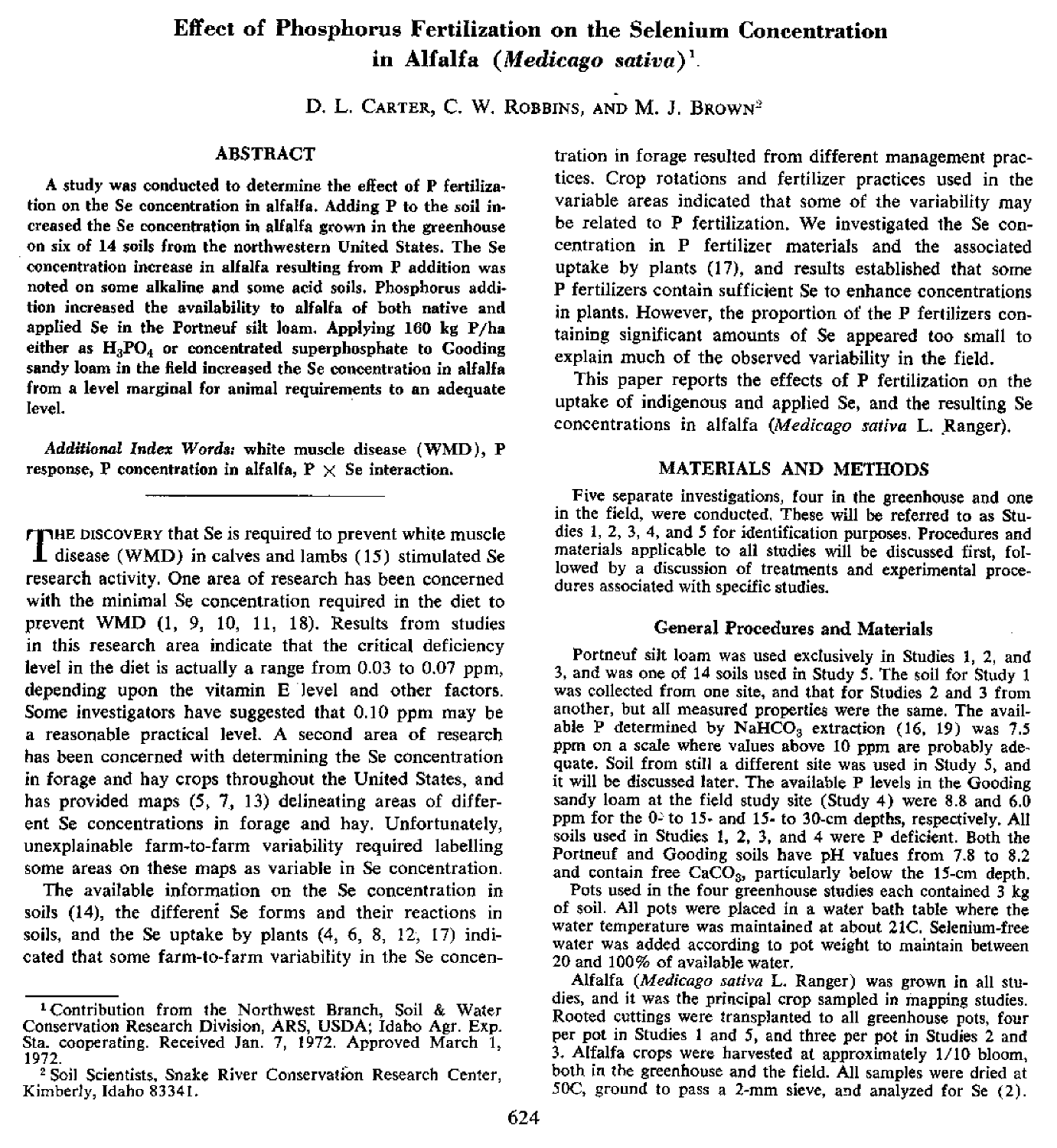The interval between harvests in the greenhouse was about 30 days. Field plots were sampled 48 days after application of P materials. Selenium-free fertilizer materials were used in Studies 2, 3, 4, and 5. All five studies were set up in triplicate randomized complete block designs.

#### Specific Treatments and Procedures

*Study* I—This study was carried out simultaneously with our investigation of the plant uptake of Se contained in P fertilizer materials (17). Treatments were: (i) control, (ii) raw rock phosphate at a rate sufficient to provide 22 ppm P and 0.008 ppm Se, (iii) raw rock phosphate treated with enough  $H_3PO_4$ to provide 79 ppm P and 0.008 ppm Se, (iv) raw rock phosphate treated with  $H_2SO_4$  applied at a rate sufficient to provide 44 ppm P and 0.016 ppm Se, and *(v)* raw rock phosphate treated with  $H_3PO_4$  equivalent to the  $H_2SO_4$  used in (iv) to provide 156 ppm P and 0.016 ppm Se.

*Study* 2—The treatments were: 0, 40, and 80 ppm P as concentrated superphosphate at Se levels of 0, 0.25, and 0.50 ppm applied as  $H_2$ SeO<sub>3</sub>.

*Study* 3—Treatments were: (i) control, (ii) no P applied until after the second alfalfa crop was removed and then 80 ppm P applied as concentrated superphosphate by distributing the pellets into five holes about 5 to 7 cm deep, and (iii) 80 ppm P applied initially.

*Study* 4—FieId plots, 4m by 5m, in an established alfalfa stand on Gooding sandy loam were treated with P immediately following removal of the second alfalfa crop in 1969. Treatments were: (i) control, (ii) concentrated superphosphate broadcast on the surface at a P rate of 160 kg/ha, and (iii)  $H_3PO_4$  shanked into the soil approximately 10 cm deep and about 30 cm apart at a P rate of 160 kg/ha.

*Study* 5—Soils were collected from 14 locations in the Northwest and prepared for a greenhouse study as previously described. The soils and some characteristics are given in Table 3 (Results section). Available P was determined on those soils having pH values of 7.0 and above by NaHCO<sub>3</sub> extraction  $(16, 16)$ 19). The acid soils were extracted with NaOAc for determining available P (The extraction method is used by the University of Idaho Soil Testing Laboratory and it has been adapted from several published methods). Response to P applications generally occurs on soils with extractable P levels  $<$  10 ppm when using these methods. Treatments were (i) control, and (ii) 100 ppm P applied *as* concentrated superphosphate, except that 50 ppm P was added later to both treatments on Blodgett and Deschutes, and 100 ppm P was added to both treatments on the Jory (see Results section).

Table 1—The Se concentration in alfalfa grown on **Portneuf** silt loam at different applied levels of P and Se in raw and treated rock **phosphate**

| Material                                            | Р         | Se. | Alfalfa crop |                  |                      |                      |                    |  |
|-----------------------------------------------------|-----------|-----|--------------|------------------|----------------------|----------------------|--------------------|--|
|                                                     |           |     |              |                  | 3                    |                      |                    |  |
|                                                     | rate rate |     |              | Se concentration |                      |                      |                    |  |
|                                                     | ppm ppb   |     |              |                  | $.$ ppm $\cdot$ .    |                      |                    |  |
| Control                                             | o         | ٥   | $0.043$ a    |                  | $0.051$ a $0.050$ a  | 0.037a               | 0.036a             |  |
| Raw rock phosphate                                  | 22        | A   | 0.048a       |                  | $0.054$ a $0.059$ ab | 0.040a               | 0.038a             |  |
| Raw rock phosphate + H <sub>a</sub> PO,             | 79        | я   | 0,085 bo     |                  | 0.138 b 0.129 c      | 0.109 <sub>b</sub> c | 0.102c             |  |
| Raw rock phosphate + H <sub>2</sub> SO <sub>4</sub> | 44        | 16  | $0.063$ ab   |                  | 0.105 b 0.092 b      | D. 086 b             | 0.071 <sub>b</sub> |  |
| Raw rock phosphate +H <sub>2</sub> PO <sub>2</sub>  | 156       | 16  | 0.101 c      |                  | 0.130 b 0.147 c      | 0.130c               | 0,115c             |  |

Numbers within each crop followed by different letters differ eignificantly at the  $5\%$ level by Duncan's multiple range test,

#### RESULTS

Results from Study 1 indicated that increasing the P applied at a given Se application rate increased the Se concentration in alfalfa (Table 1). Selenium concentrations were significantly higher in all alfalfa crops where 79 ppm P was applied than where only 22 ppm was applied at the Se rate of 0.008 ppm. The same pattern was observed at the 0.016 ppm Se rate when the P level was increased from 44 to 156 ppm. Phosphorus applications also increased yields as expected.

The Se concentration was significantly increased by each P application increment in all four alfalfa crops where no Se was applied in Study 2 (Fig. 1A). Phosphorus application also increased the Se concentration in alfalfa where 0.25 and 0.50 ppm Se were applied even though the Se concentrations from these treatments were 10 to 30 times greater than where no Se was applied (Fig. 1B and 1C). Alfalfa yield and P concentration in the alfalfa were increased by applying P to the soil as expected from the soil tests.

Results from Study 3 showed that applying P immediately following the second harvest of alfalfa increased the Se concentration in subsequent crops (Fig. 2A and 2B). The P effect was manifested where no Se was added and where 0.50 ppm was applied, although the Se concentration was 10 to 30 times greater where 0.50 ppm Se was applied. The same Se concentration resulted in the third



Fig. 1—The Se concentration in *alfalfa grown on* Portneuf silt loam. Different letters by the data points *for each* crop indicate significant differences by Duncan's multiple range test at the 5% level.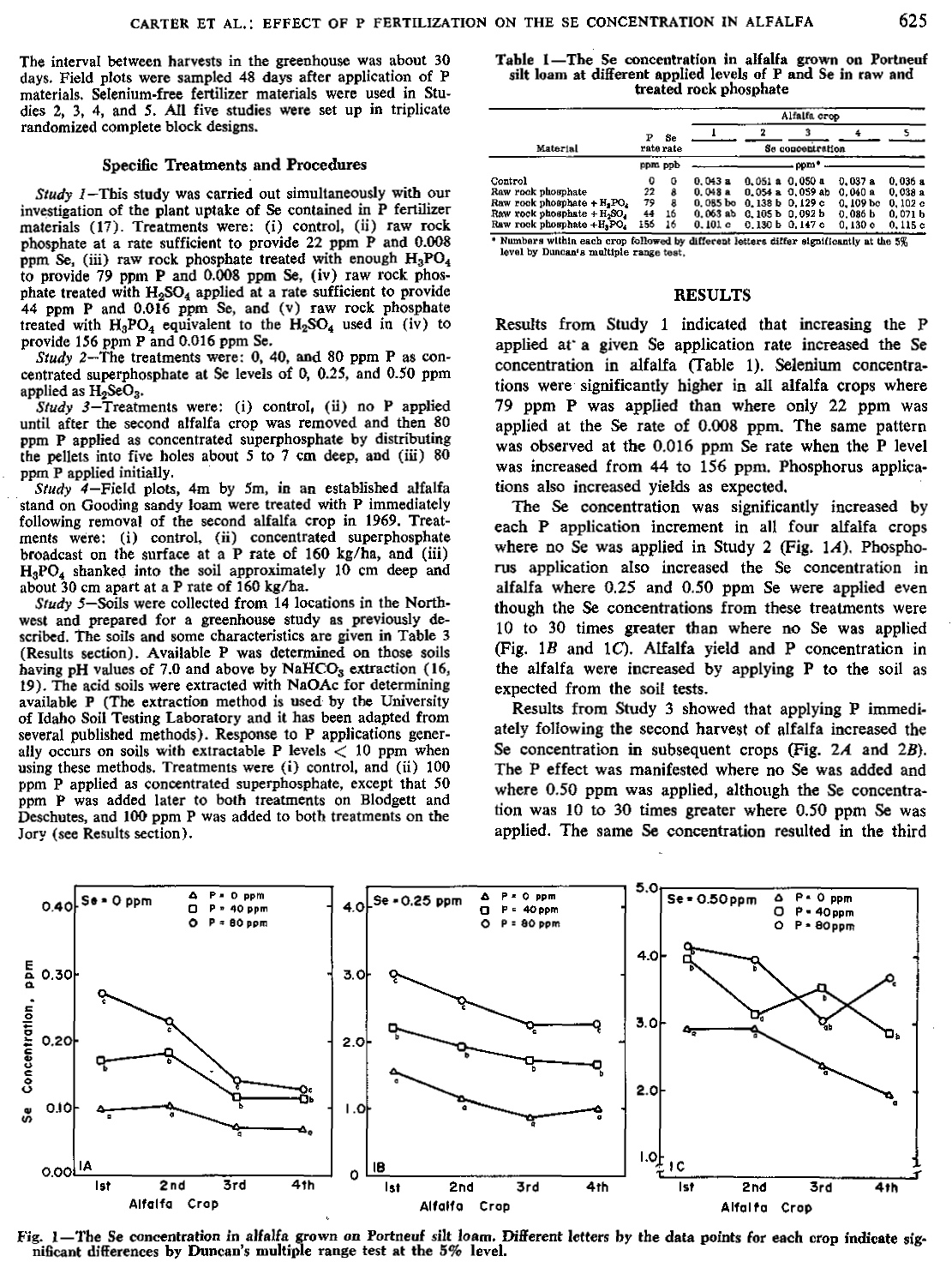

**Fig. 2—The Se concentration in alfalfa grown on Portneuf silt loam. Different letters by the data points for each crop indicate significant differences by Duncan's multiple range test at the 5% level.**

and fourth alfalfa crops where the P was applied after the second crop as where the P was applied before cropping at both Se levels.

Applying P to an established alfalfa stand in the field on Gooding sandy loam (Study 4) increased the Se concentration in alfalfa from marginal to adequate levels for livestock (Table 2). Injecting  $H_3PO_4$  was more effective than broadcasting concentrated superphosphate. The P concentration in alfalfa was also increased.

Results from Studies i through 4 indicated that applying P to P-deficient calcareous soils increased the Se concentration in alfalfa grown on those soils. Study 5 was conducted to determine if the  $P \times$  Se interaction occurred on other soils. The pH values of the soils used ranged from 5 to 8. Some soils were P-deficient and others were not, according to soil test values. All soils with pH values above 7.0 contained free CaCO<sub>3</sub>.

Alfalfa seedlings transplanted into the 0 ppm P treat-

Table 2—Selenium and P concentrations in alfalfa grown on Gooding sandy loam with and without applied P

|              |           | Plant tissue analysis |                    |  |
|--------------|-----------|-----------------------|--------------------|--|
| Source       | Applied P | Se                    | в                  |  |
|              | kg/ha     | ppm                   | 71.                |  |
| Control      |           | 0.070a                | 0.223a             |  |
| $0 - 48 - 0$ | 160       | 0.107 <sub>b</sub>    | 0.247 <sub>b</sub> |  |
| H.PO.        | 160       | 0.149c                | 0.293c             |  |

**•••** in the same column followed by different letters differ significantly at the 1% significance level by Duncan's multiple range test.

ment of the Blodgett, Jory, and Deschutes soils exhibited acute P deficiency symptoms soon after transplanting. In fact, it appeared that the plants would not survive. Therefore 50 ppm P were added to both treatments on the Blodgett and Deschutes soils, changing the treatments to 50 and 150 ppm P. Both treatments on the Jory received 100 ppm, changing the treatments to 100 and 200 ppm. This P was applied by dropping concentrated superphosphate into several holes punched 5 to 7 cm into the soil. The alfalfa responded to the additional P on all three soils. Selenium concentrations in alfalfa were increased by the higher P level over the lower P level on all three soils.

Phosphorus fertilization increased the Se concentration in alfalfa grown on 6 of the 14 soils studied (Table 3). A significant alfalfa yield response was obtained on 8 of the 14 soils. A Se concentration increase and a yield response to added P resulted on five soils. Two of these, the Portneuf and the Seism, were calcareous, and the other three, the Blodgett, Jory, and Deschutes, were acid. In addition to these significant responses, there was a definite trend towards both a yield response and a Se concentration increase on the Purdam, Nyssaton, and Walla Walla.

The Madras-1963 and the Madras-1963-Se soils were included in the study for two purposes. The first was to determine the effects of applying P on the Se concentration in alfalfa, and the second was to determine the effects of a Se treatment made in 1963 (3). The Madras 1963-Se was treated in the field with 1.0 ppm Se as  $Na<sub>2</sub>SeO<sub>2</sub>$  injected into the soil in water solution in 1963. The Madras-1963 was an adjacent area in the field that received no Se. The data (Table 3) indicate that there are long lasting effects of the 1.0 ppm Se application. The Se concentration in alfalfa from the Se-treated soil was greater after eight cropping seasons than it was from the adjacent untreated soil. Phosphorus applications in the greenhouse did not change the Se concentration in alfalfa grown on these soils.

An attempt was made to determine if applying P increased the extractable Se on soils where the  $P \times$  Se interaction was observed. Fifty-gram samples of the Portneuf, Minidoka, Blodgett, Jory, Deschutes, and Madras soils, both untreated and with 160 ppm P added, were incubated at a moisture level near field capacity and at room temperature for 48 hours. They were then extracted by shaking with 500 ml of  $0.01$  *N* CaCl<sub>2</sub> for 16 hours and filtered The extracts were concentrated and the Se concentrations were determined (2). We found no differences in the Se concentrations between the untreated and P treated samples. This was true for both soils on which the interaction was evident and where it was not. Two to three times more Se was extracted from the calcareous Portneuf *and Mini*doka than from the other soils in the study.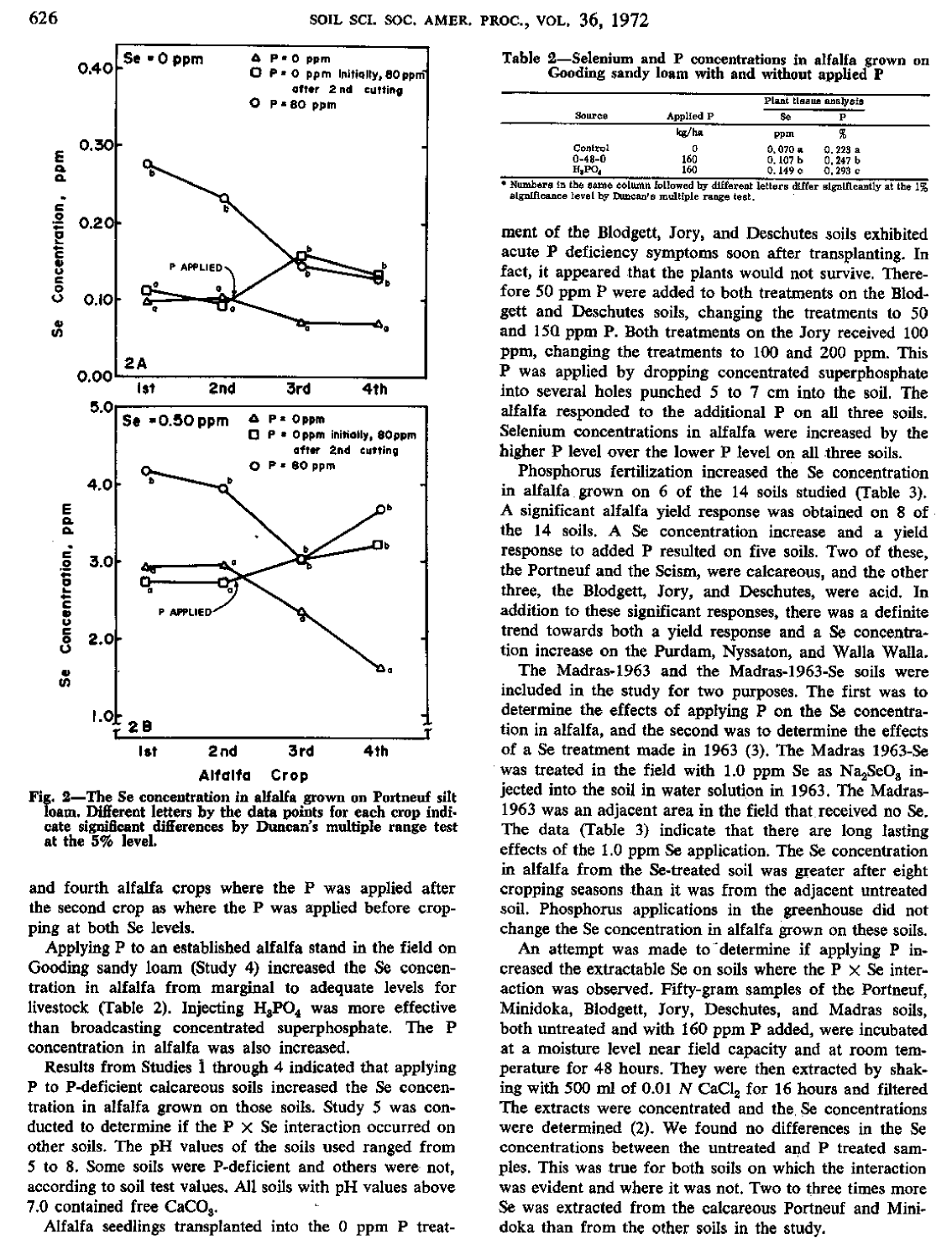Table 3-Mean Se concentrations in alfalfa grown on 14 soils at two levels of applied P, and the significance of the Se concentration differences and yield responses. The collection site, pH, and available P for the soils are also shown

| Sol.                             | Site             | pН<br>paste | Avail-<br>able<br>PF | <b>Se</b><br>concentration<br>Applied P<br>100<br>o |       | Significance<br>of increase |            |
|----------------------------------|------------------|-------------|----------------------|-----------------------------------------------------|-------|-----------------------------|------------|
|                                  |                  |             |                      |                                                     |       | Sе<br>conc.                 | Yield      |
|                                  |                  |             |                      | ppm.                                                |       |                             |            |
| Portneuf sil                     | Kimberly, Ida,   | 7.9         | 9.1                  | 0.057                                               | 0.086 | ۰                           | $+ +$      |
| Minidoka sil                     | Twin Falls, Ida. | 7.7         | 27.2                 | 0.062                                               | 0.059 | ns.                         | ns         |
| Purdam síl                       | Nampa, Ida,      | 7.7         | 9.0                  | 0.0%                                                | 0.107 | DB.                         | $\bullet$  |
| Scism sil                        | Nampa, Ida.      | 7.9         | 25.8                 | 0.078                                               | 0.093 |                             | ٠          |
| Greenleaf sil                    | Caldwell, ida.   | 7.7         | 21.3                 | 0.190                                               | 0.180 | ns                          | <b>ng</b>  |
| Nysaaton sil                     | Homedale, Ida.   | 7. 7        | 23.8                 | 0.074                                               | 0.084 | n.                          | <b>THE</b> |
| Madras sl                        | Madras, Ore.     | 7. 0        | 18.5                 | 0.090                                               | 0.090 | ns.                         | $\bullet$  |
| Blodgett sit                     | Woodside, Mont.  | 5, 2        | 4.5                  | 0.103                                               | 0.206 | **                          | $\bullet$  |
| Jory cit                         | Lewisberg Ore.   | 5, 7        | 1,1                  | 0.156                                               | 0.214 | $+1$                        | 64         |
| Palouse sil                      | Pulman, Wash,    | 5.4         | 18.4                 | 0.113                                               | 0.110 | ns                          | <b>DB</b>  |
| Walle Walla sil                  | Pulinan, Wash,   | 5.9         | 4.6                  | 0.097                                               | 0.117 | $\pm$                       | n.         |
| Deschutes sit                    | Richmond, Ore.   | 5,7         | 5.4                  | 0.076                                               | 0.098 | $+ +$                       | $\bullet$  |
| Madras sl - 19631<br>Madras sl - | Madras, Ore,     | 5, 7        | 10.9                 | 0.048                                               | 0.049 | DB.                         | $\ast$     |
| 1963-Set<br>$-20$                | Madras, Ore.     | 5, 8        | 8,6                  | 0.065                                               | 0.069 | DB                          | ns.        |

Significant at 5% level \*\* Significant at 1% level.

+ P applied to Blodgett and Deschutes was 50 and 150 ppm, and to Jory was 100 and 200 The state of the state of the state of the state of the state of the state of the state of the state of the state of the state of the state of the state of the state of the state of the state of the state of the state of

NaOAc.

## **DISCUSSION**

Interaction between two elements in the soil relative to their uptake by plants has been observed many times. Generally the exact mechanisms for such interactions are not known. The interaction between P and Se has been shown to occur, but like many other interactions, the exact mechanism is not known. Results from this study partly characterize the interaction and establish important implications of it.

One possible explanation for the  $P \times$  Se interaction might be as follows: Evidently P and Se compete for some reactions in the soils. When Se is involved in these reactions, the products apparently render Se unavailable, or nearly so, to plants. When P is added to the system, it evidently replaces some Se in certain reaction products, forcing the replaced Se to react in such a way that it is more available to plants; hence the Se concentration in these plants is increased. However, we could not detect differences in extractable Se when comparing P treated and untreated soils.

Another possible explanation for the  $P \times$  Se interaction is that P applications may stimulate plants to absorb more Se because of greatly increased root proliferation. Most of the nutrient absorption is by new root growth. The more prolific the root system, the greater is the root-soil contact or the volume of exploration involving actively absorbing roots. This greater root-soil contact may result in sufficient additional Se uptake to bring about the observed Se concentration increases in plants. Selenium concentration increases and yield responses tended to occur on the same soils, and most of these soils were P-deficient. The relative Se concentration increases observed in the greenhouse when P was added tended to decrease with successive crops, indicating that root proliferation may be a primary factor in the  $P \times$  Se interaction. The application of P to the field plots caused a greater relative increase in Se in the plants than was noted in most of the greenhouse studies. This also points to increased root proliferation as an important factor.

The P  $\times$  Se interaction mechanism functions similarly with native and added Se. A 40-ppm increment in applied P increased the Se concentration in first crop alfalfa about 0.08 ppm where no Se was applied, compared to an increase of 0.7 to 1.0 ppm where 0.25 or 0.50 ppm Se was applied.

Gardner (11) has reported an apparent increase in the incidence of Se deficiency in livestock following increased use of phosphate fertilizers in parts of Australia. In our work, P applications did not result in any significant decreases in Se concentration in alfalfa. Therefore, it would appear that any increased incidence of Se deficiency in livestock following increased use of P fertilizers would not be an effect of P, per se.

The differences in Se concentration in crops on different soils in an area mapped as variable in the Northwest  $(5, 13)$  are typified by the Se concentrations for 14 soils where no P was applied (Table 3). Differential use of P fertilizers may also account for some of the variability in areas mapped as variable. On some soils, for examplethe Gooding, the use of P fertilizers may increase the Se concentration in forage from a low or marginal level for livestock to a level considered adequate for cattle and sheep.

The importance of the  $P \times$  Se interactions in relation to animal nutrition and the prevention of WMD depends upon the general Se concentration in plants. There are some areas where P fertilizers are applied and yet all forage samples contain Se concentrations below 0.10 ppm  $(5, 13)$ . In these regions the interacting effects of P on Se may not be of sufficient magnitude to bring about adequate Se concentrations in forage for livestock, but some exceptions should be expected. There are also regions where the Se concentration in all forage samples is above minimal requirements for livestock. In these regions, the  $P \times$  Se interactions are not important in animal nutrition. The interaction can be most important to the rancher and livestock feed producer in marginal Se areas. Maintaining an adequate P level in the soil will help to insure high crop yields and adequate nutritional concentrations of both P and Se when these crops are used for livestock feed.

In conclusion, results of our investigations have shown that applying P to some soils increases the Se concentration in alfalfa. Thus there is a  $P \times$  Se interaction that may be important in some areas where WMD losses occur.

#### LITERATURE CITED

- 1. Allaway, W. H., E. E. Cary, and C. F. Ehlig. 1967. The cycling of low levels of selenium in soils, plants and ani-<br>mals. p. 273-296. In O. H. Muth (ed.) Selenium in bio-<br>medicine. AVI Publishing Co., Westport, Conn.
- 2. Allaway, W. H., and Earle E. Cary. 1964. Determinations of submicrogram amounts of selenium in biological materials. Anal. Chem. 36:1359-1362.
- 3. Allaway, W. H., D. P. Moore, J. E. Oldfield, and O. H. Muth. 1966. Movement of physiological levels of selenium from soils through plants to animals. J. Nutr. 88; 411–418.
- 4. Brown, M. J., and D. L. Carter. 1969. Leaching of added selenium from alkaline soils as influenced by sulfate. Soil